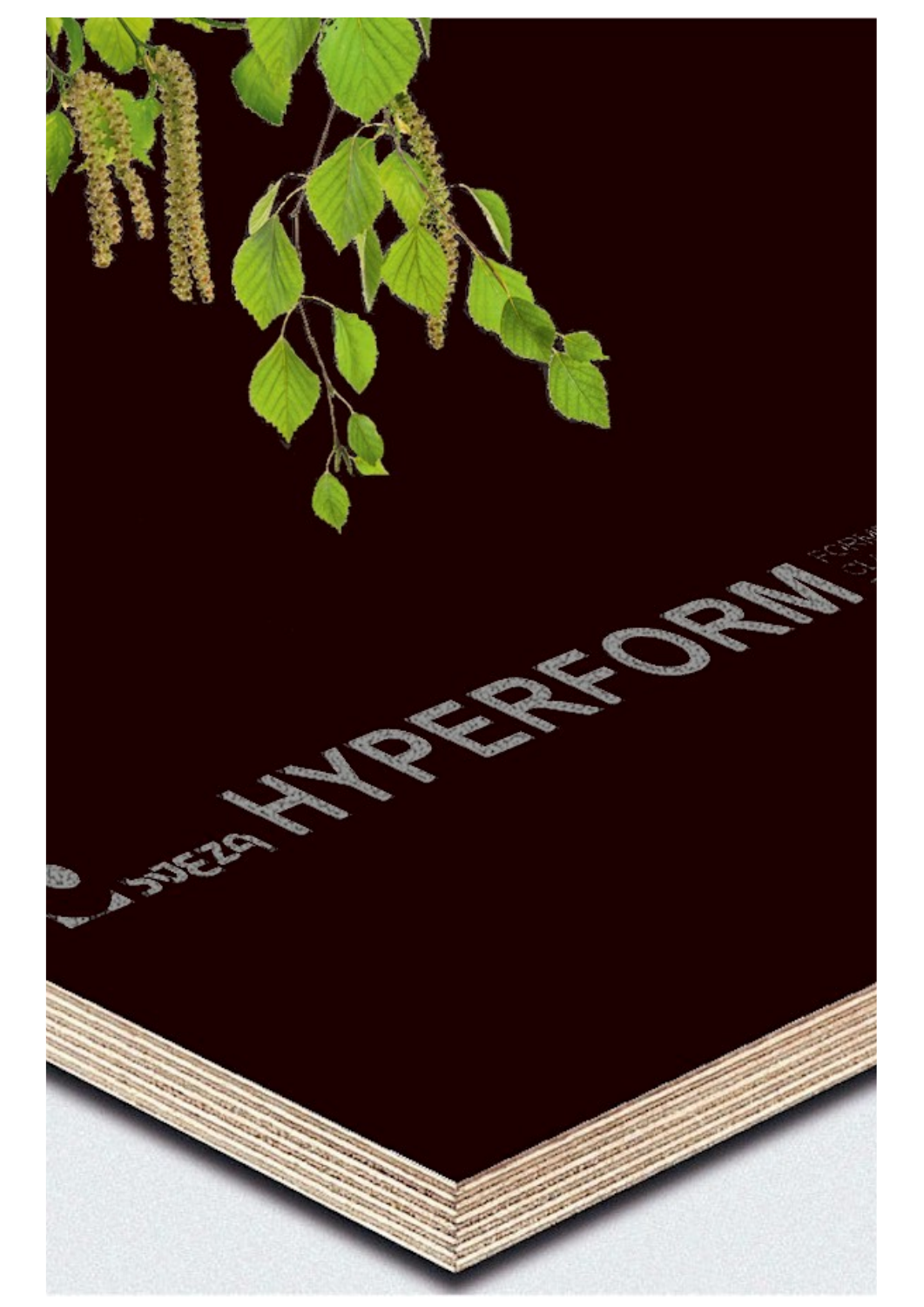

## **Why HYPERFORM™ makes good sense**

The key to any good formply is the quality of the finish and how many times it can be re-used before it needs to be replaced. While there are too many variables from required off-form finish, type of forming system, and handling and storage to be able to specify the number of times **HYPERFORM™** can be re-used, **HYPERFORM™** has been specifically designed to help you maximise your re-use.

**HYPERFORM™**'s 13 ply total birch hardwood construction, F22/F22 rating for stiffness and high quality 120gsm phenolic overlay combine to provide an excellent off form finish with minimal deflection even under high concrete pressures. The total hardwood birch construction means none of the tannin staining associated with some tropical hardwoods and a greater resistance to impact and abrasion damage on the face. The result is a smooth consistent off-form finish even after repeated re-use.

**HYPERFORM™**'s 13 ply total birch hardwood construction also means reduced damage to corners, edges and faces during the formwork stripping process. Damage sustained during the stripping process is one of the major limiting factors to the re-use of formwork. The natural strength of Birch combined with the 13 ply construction provides increased resistance to impact damage helping maximise the number of times it can be re-used providing significant long term savings.

Why is maximising the number of times it can be re-used so important? If, for example, you can increase your re-use from 6 to 8 re-uses before replacement by just one more pour to 7 to 9 re-uses before replacement that means you have just saved 12.5% to 16.6% on your formply costs!

Try this formula and see what the savings for just one more re-use would be for your formply budget.

 $\frac{(\text{Current Number of } re - use + 1)}{(\text{current Number of } re - use + 1)}$  $\frac{a_1}{b_1 + b_2}$   $\frac{a_2}{b_2 + b_3}$   $\frac{b_3}{b_3 + b_4}$   $\frac{b_4}{b_4 + b_5}$   $\frac{c_4}{b_5 + b_6}$   $\frac{d_5}{b_6 + b_6}$   $\frac{d_6}{b_6 + b_6}$   $\frac{d_7}{b_7 + b_8}$   $\frac{d_8}{b_8 + b_8}$   $\frac{d_9}{b_9 + b_8}$   $\frac{d_9}{b_9 + b_8}$   $\frac{d_9}{b_9 + b_8}$   $\frac{d$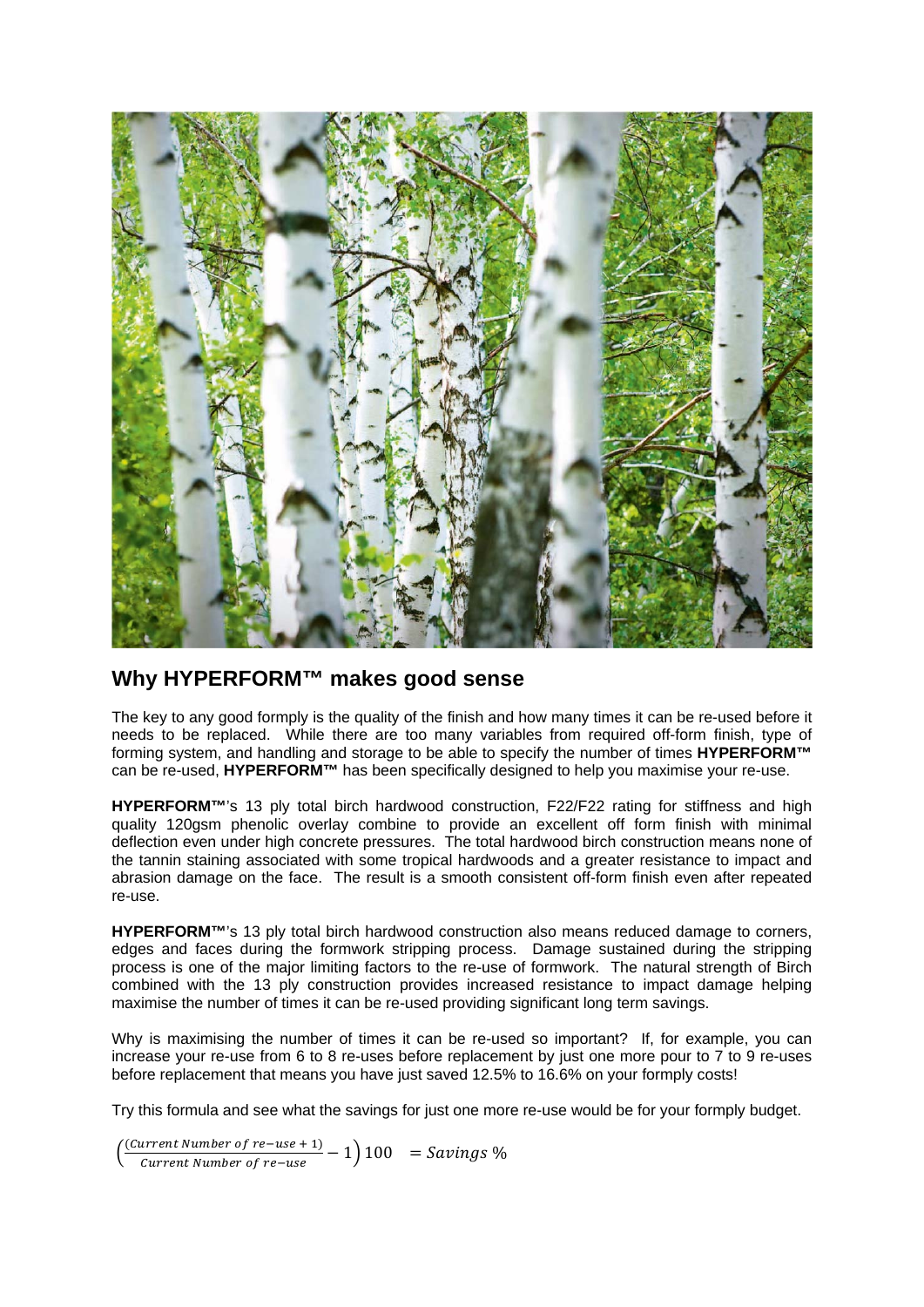**HYPERFORM™** is quality plywood product made to exacting performance and quality standards. Designed for use in the forming of concrete walls, roofs, columns, and other engineered concrete structures. **HYPERFORM™** provides strong, stiff, lightweight support on steel or timber frames or in table form systems. This provides advantages for the designer and formworker, and the required finish to concrete.

construction enhances the performance properties of wood. Short-term impact loads of up to twice the long-term load can be safely carried. The cross-laminated construction also restricts the tendency of the panel to expand and contract providing excellent dimensional stability.

**HYPERFORM™** is safe. Manufactured by one of the world's leading birch plywood manufacturers and produced under a third party audited, process-based, quality control program with control procedures for on-going verification of structural properties and bond.

**HYPERFORM™** is rated F22/F22 for stiffness (MoE) and F27/F27 for strength (f'b) giving it the properties of high strength and stiffness, a design feature that can save money providing even more cost effective formwork systems.

**HYPERFORM™** complies with the Australian Standard for Plywood Formwork AS6669 and has been evaluated according to AS/NZS 2098.9, Procedures for in-grade testing of structural plywood.

**HYPERFORM™** is manufactured with a permanent structural A Bond using the same phenolic resins as structural and marine plywood.